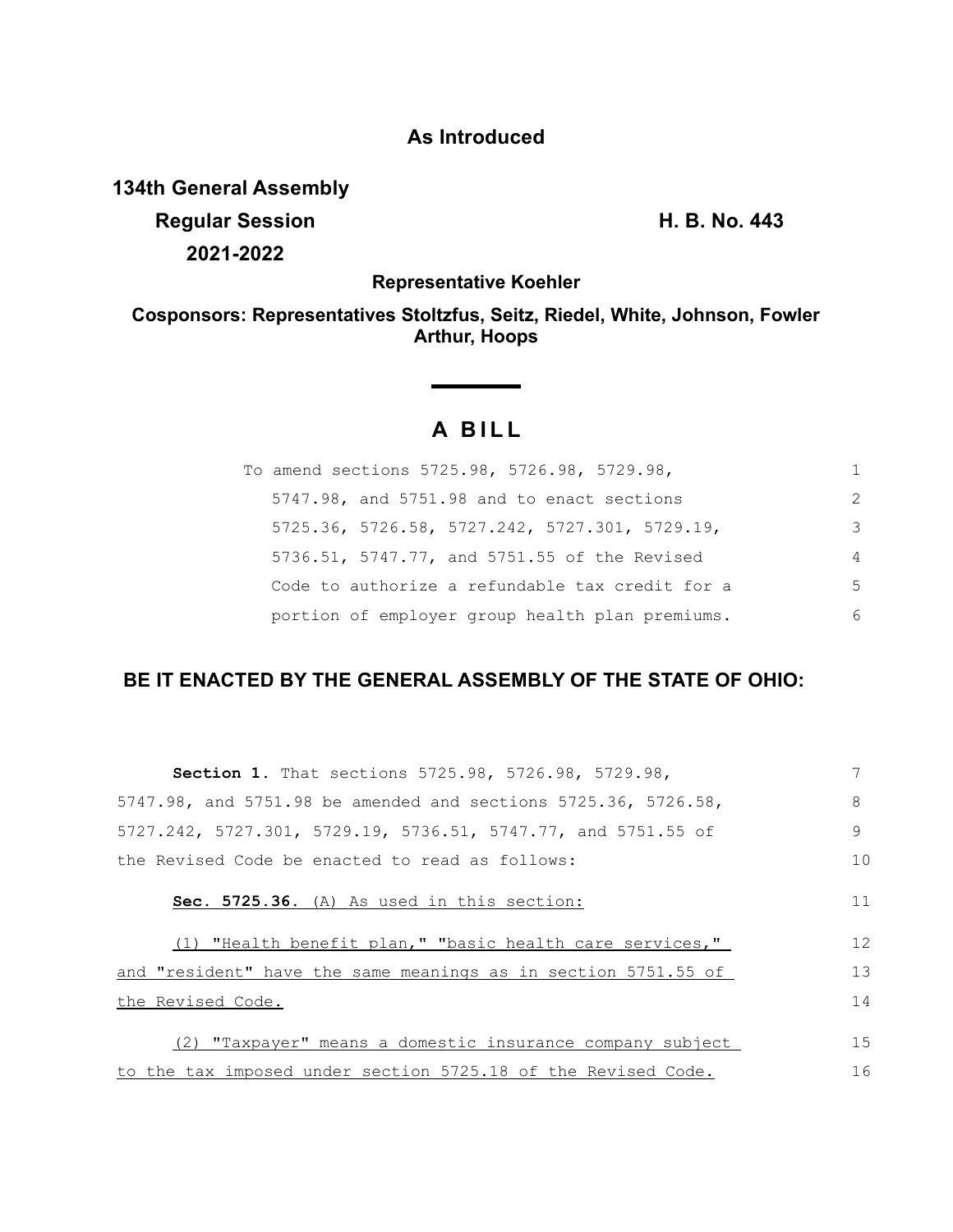| (B) There is allowed a refundable credit against the tax            | 17 |
|---------------------------------------------------------------------|----|
| imposed by section 5725.18 of the Revised Code for a taxpayer       | 18 |
| that purchases a group health benefit plan that provides            | 19 |
| coverage for basic health care services to one or more of the       | 20 |
| taxpayer's employees who are residents. The credit shall equal      | 21 |
| <u>one and three-tenths per cent of the portion of the premiums</u> | 22 |
| paid by the taxpayer during the calendar year to purchase such a    | 23 |
| plan for the taxpayer's employees who are residents. No person      | 24 |
| shall claim the credit authorized by this section based on          | 25 |
| coverage provided through a program of self-insurance.              | 26 |
| The credit shall be claimed in the order required under             | 27 |
| section 5725.98 of the Revised Code. If the credit amount           | 28 |
| exceeds the tax otherwise due under section 5725.18 of the          | 29 |
| Revised Code after deducting all other credits in that order,       | 30 |
| the excess shall be refunded to the taxpayer.                       | 31 |
| No credit shall be allowed under this section on the basis          | 32 |
| of group health benefit plan premiums if those premiums are the     | 33 |
| basis of a credit claimed under section 5726.58, 5727.242,          | 34 |
| 5727.301, 5729.19, 5736.51, 5747.77, or 5751.55 of the Revised      | 35 |
| Code.                                                               | 36 |
| Sec. 5725.98. (A) To provide a uniform procedure for                | 37 |
| calculating the amount of tax imposed by section 5725.18 of the     | 38 |
| Revised Code that is due under this chapter, a taxpayer shall       | 39 |
| claim any credits and offsets against tax liability to which it     | 40 |
| is entitled in the following order:                                 | 41 |
| The credit for an insurance company or insurance company            | 42 |
| group under section 5729.031 of the Revised Code;                   | 43 |
| The credit for eligible employee training costs under               | 44 |
| section 5725.31 of the Revised Code;                                | 45 |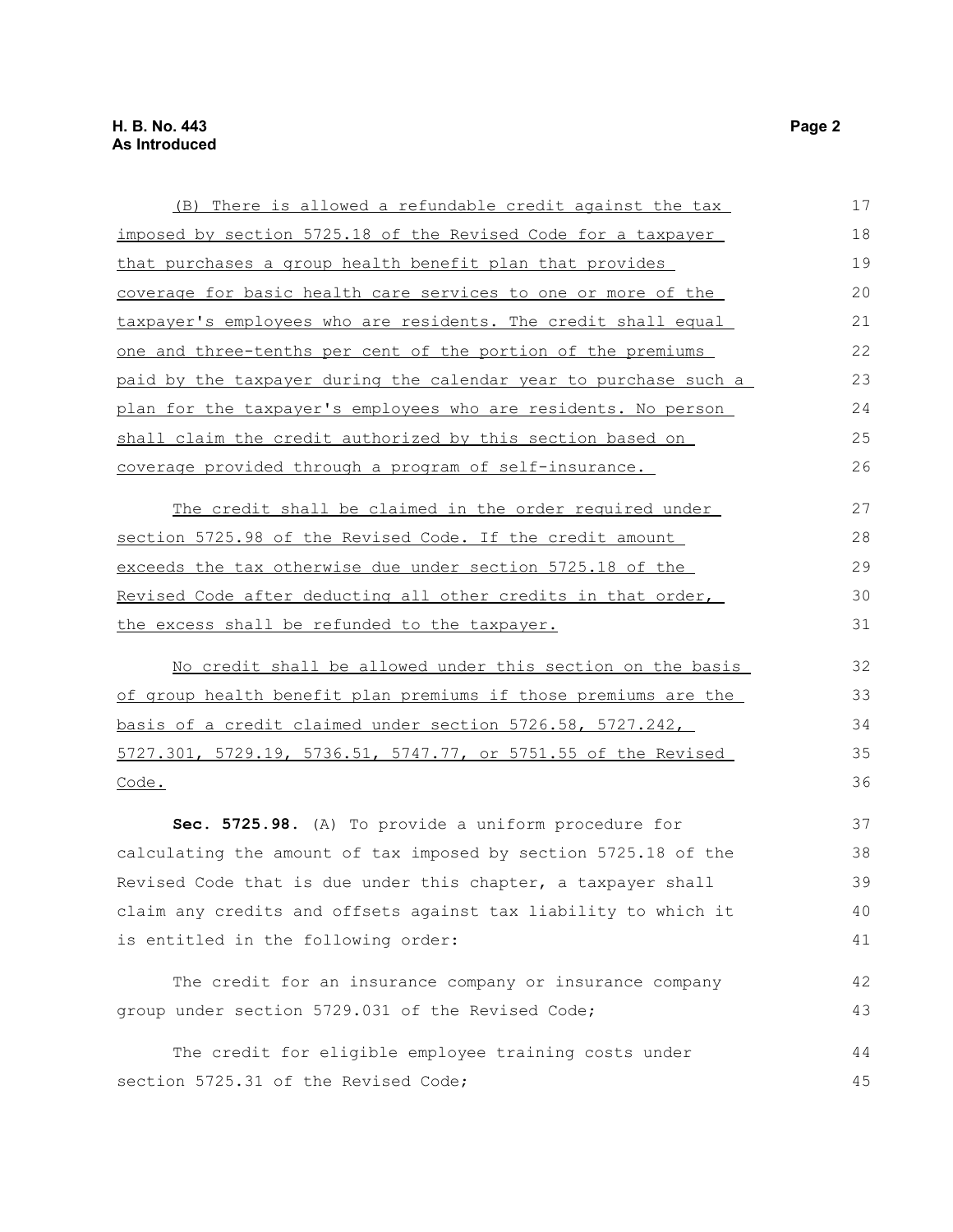#### **H. B. No. 443 Page 3 As Introduced**

| The credit for purchasers of qualified low-income                 | 46 |
|-------------------------------------------------------------------|----|
| community investments under section 5725.33 of the Revised Code;  | 47 |
| The nonrefundable job retention credit under division (B)         | 48 |
| of section 122.171 of the Revised Code;                           | 49 |
| The nonrefundable credit for investments in rural business        | 50 |
| growth funds under section 122.152 of the Revised Code;           | 51 |
| The nonrefundable credit for contributing capital to a            | 52 |
| transformational mixed use development project under section      | 53 |
| 5725.35 of the Revised Code;                                      | 54 |
| The offset of assessments by the Ohio life and health             | 55 |
| insurance guaranty association permitted by section 3956.20 of    | 56 |
| the Revised Code;                                                 | 57 |
| The refundable credit for rehabilitating a historic               | 58 |
| building under section 5725.34 of the Revised Code;               | 59 |
| The refundable credit for Ohio job retention under former         | 60 |
| division (B) (2) or (3) of section 122.171 of the Revised Code as | 61 |
| those divisions existed before September 29, 2015, the effective  | 62 |
| date of the amendment of this section by H.B. 64 of the 131st     | 63 |
| general assembly;                                                 | 64 |
| The refundable credit for Ohio job creation under section         | 65 |
| 5725.32 of the Revised Code;                                      | 66 |
| The refundable credit under section 5725.19 of the Revised        | 67 |
| Code for losses on loans made under the Ohio venture capital      | 68 |
| program under sections 150.01 to 150.10 of the Revised Code;      | 69 |
| The refundable credit for employer health benefit plan            | 70 |
| premiums under section 5725.36 of the Revised Code.               | 71 |
| (B) For any credit except the refundable credits                  | 72 |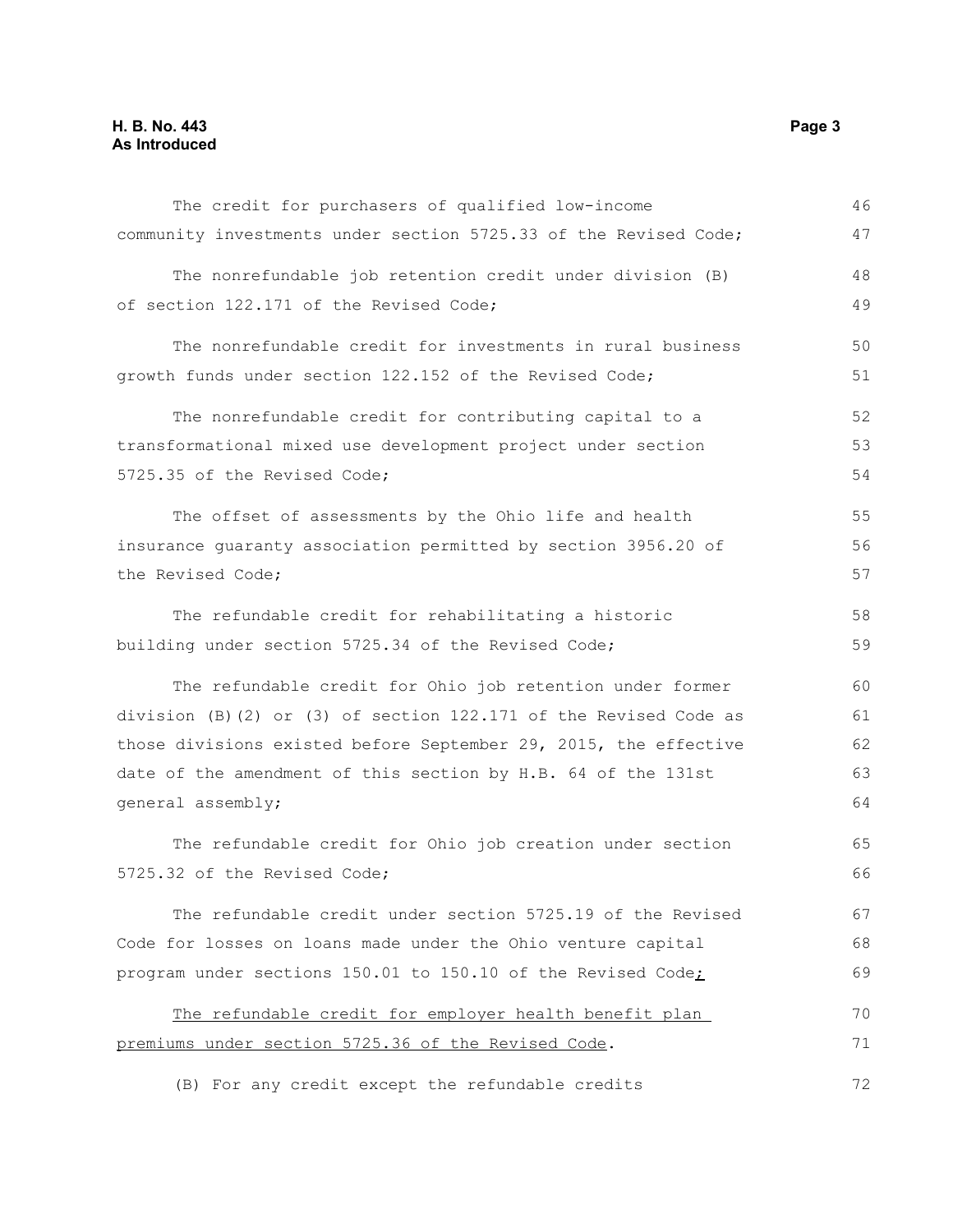enumerated in this section, the amount of the credit for a taxable year shall not exceed the tax due after allowing for any other credit that precedes it in the order required under this section. Any excess amount of a particular credit may be carried forward if authorized under the section creating that credit. Nothing in this chapter shall be construed to allow a taxpayer to claim, directly or indirectly, a credit more than once for a taxable year. 73 74 75 76 77 78 79 80

Sec. 5726.58. (A) As used in this section, "health benefit plan," "basic health care services," and "resident" have the same meanings as in section 5751.55 of the Revised Code.

(B) There is allowed a refundable credit against the tax imposed by section 5726.02 of the Revised Code for a taxpayer that purchases a group health benefit plan that provides coverage for basic health care services to one or more of the taxpayer's employees who are residents. The credit shall equal one and three-tenths per cent of the portion of the premiums paid by the taxpayer during the taxable year to purchase such a plan for the taxpayer's employees who are residents. No person shall claim the credit authorized by this section based on coverage provided through a program of self-insurance. 84 85 86 87 88 89 90 91 92 93

The credit shall be claimed in the order required under section 5726.98 of the Revised Code. If the credit amount exceeds the tax otherwise due under section 5726.02 of the Revised Code after deducting all other credits in that order, the excess shall be refunded to the taxpayer. 94 95 96 97 98

No credit shall be allowed under this section on the basis of group health benefit plan premiums if those premiums are the basis of a credit claimed under section 5725.36, 5727.242, 5727.301, 5729.19, 5736.51, 5747.77, or 5751.55 of the Revised 99 100 101 102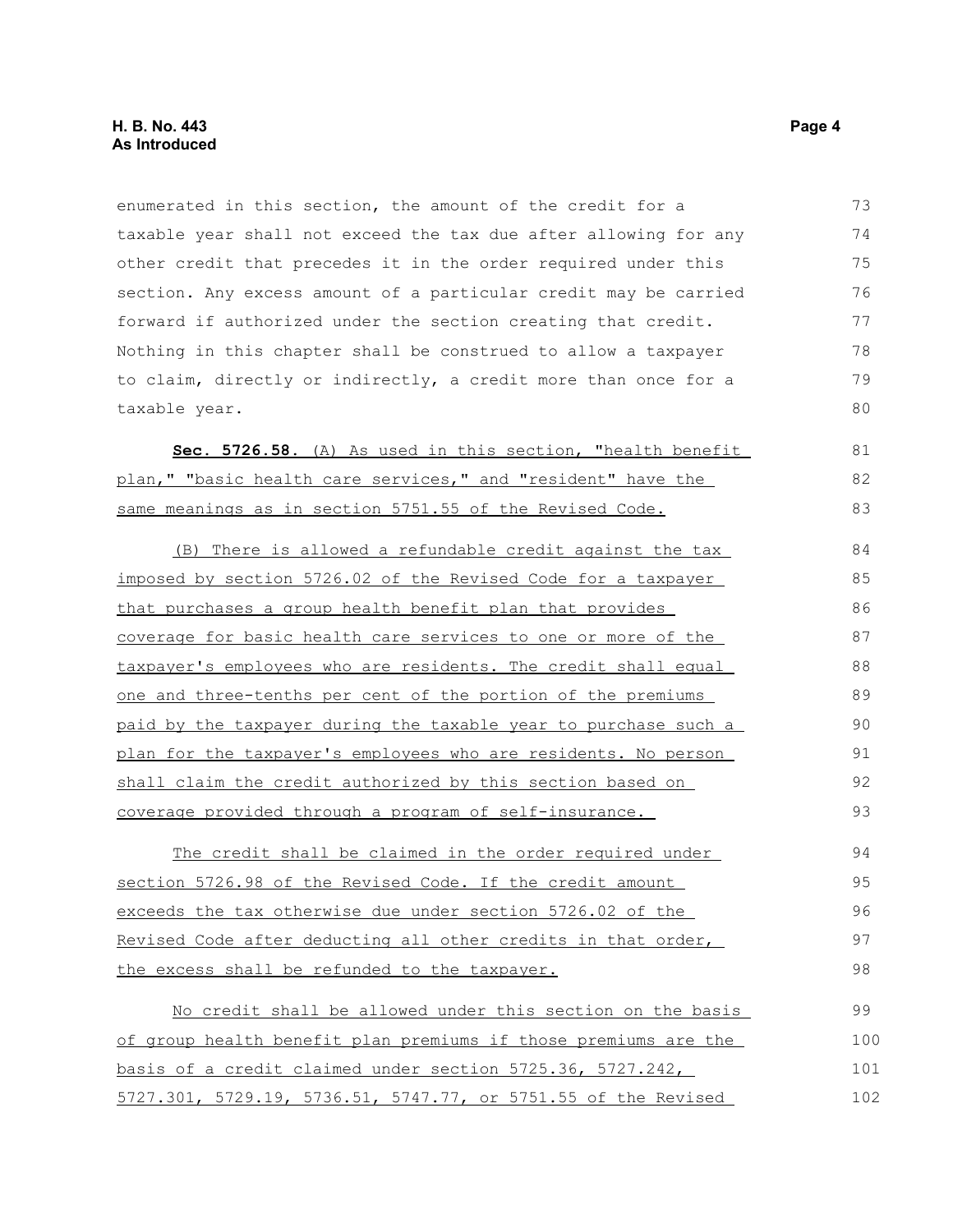Code. **Sec. 5726.98.** (A) To provide a uniform procedure for calculating the amount of tax due under section 5726.02 of the Revised Code, a taxpayer shall claim any credits to which the taxpayer is entitled under this chapter in the following order: The nonrefundable job retention credit under division (B) of section 5726.50 of the Revised Code; The nonrefundable credit for purchases of qualified lowincome community investments under section 5726.54 of the Revised Code; The nonrefundable credit for qualified research expenses under section 5726.56 of the Revised Code; The nonrefundable credit for qualifying dealer in intangibles taxes under section 5726.57 of the Revised Code; The refundable credit for rehabilitating an historic building under section 5726.52 of the Revised Code; The refundable job retention or job creation credit under division (A) of section 5726.50 of the Revised Code; The refundable credit under section 5726.53 of the Revised Code for losses on loans made under the Ohio venture capital program under sections 150.01 to 150.10 of the Revised Code; The refundable motion picture and broadway theatrical production credit under section 5726.55 of the Revised Code; The refundable credit for employer health benefit plan premiums under section 5726.58 of the Revised Code. (B) For any credit except the refundable credits enumerated in this section, the amount of the credit for a 103 104 105 106 107 108 109 110 111 112 113 114 115 116 117 118 119 120 121 122 123 124 125 126 127 128 129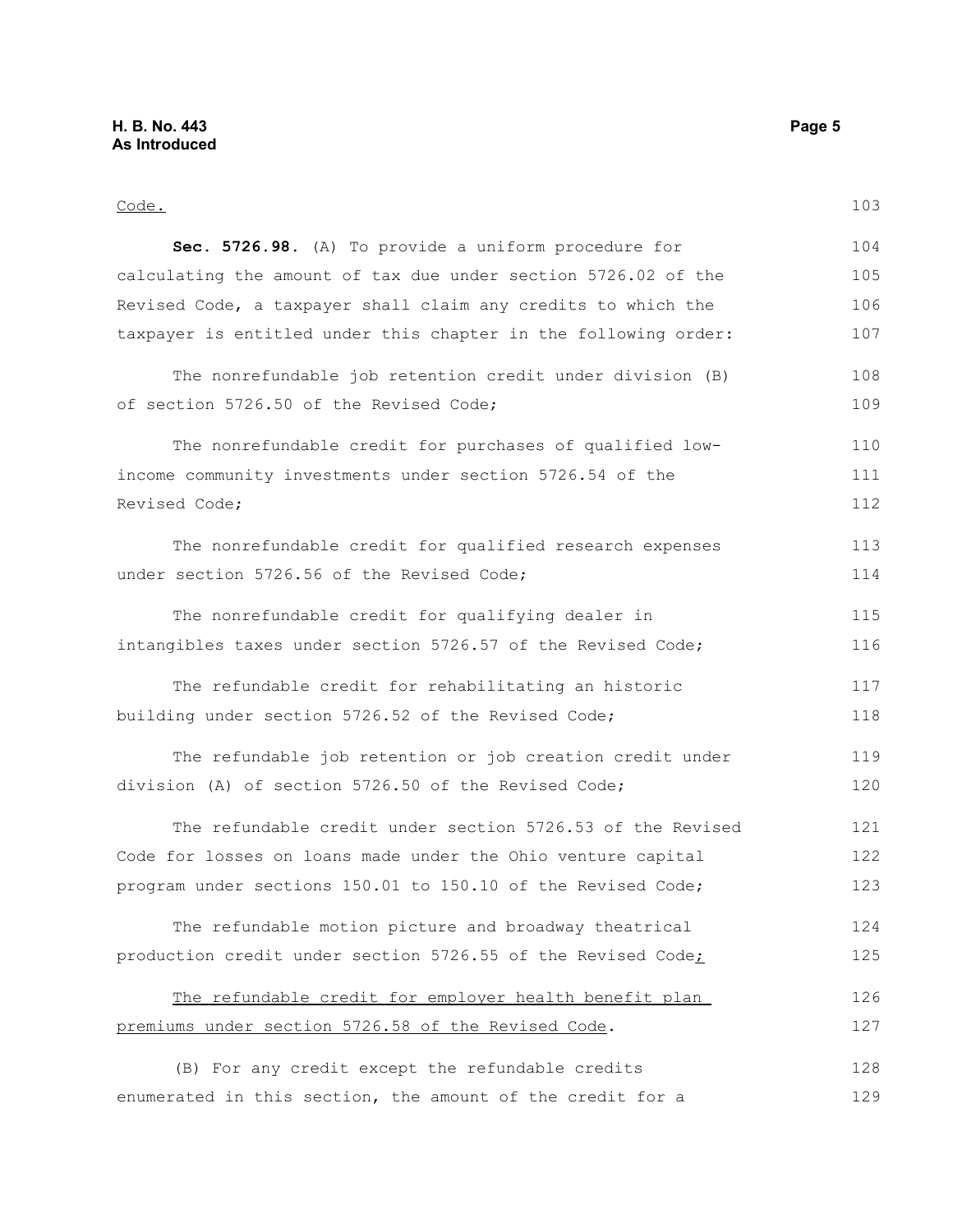taxable year shall not exceed the tax due after allowing for any other credit that precedes it in the order required under this section. Any excess amount of a particular credit may be carried forward if authorized under the section creating that credit. Nothing in this chapter shall be construed to allow a taxpayer to claim, directly or indirectly, a credit more than once for a taxable year. **Sec. 5727.242.** (A) As used in this section: (1) "Health benefit plan," "basic health care services," and "resident" have the same meanings as in section 5751.55 of the Revised Code. (2) "Taxpayer" means a person subject to the tax imposed by section 5727.24 of the Revised Code. (B) There is hereby allowed a refundable credit against the tax imposed by section 5727.24 of the Revised Code for a taxpayer that purchases a group health benefit plan that provides coverage for basic health care services to one or more of the taxpayer's employees who are residents. The credit shall equal one and three-tenths per cent of the portion of the premiums paid by the taxpayer during the calendar quarter or calendar year, as applicable, to purchase such a plan for the taxpayer's employees who are residents. No person shall claim the credit authorized by this section based on coverage provided through a program of self-insurance. The taxpayer shall claim the credit after the credit authorized in sections 5727.241 and 5727.291 of the Revised Code. Any credit amount in excess of the taxpayer's tax liability shall be refunded to the taxpayer. 130 131 132 133 134 135 136 137 138 139 140 141 142 143 144 145 146 147 148 149 150 151 152 153 154 155 156 157

No credit shall be allowed under this section on the basis 158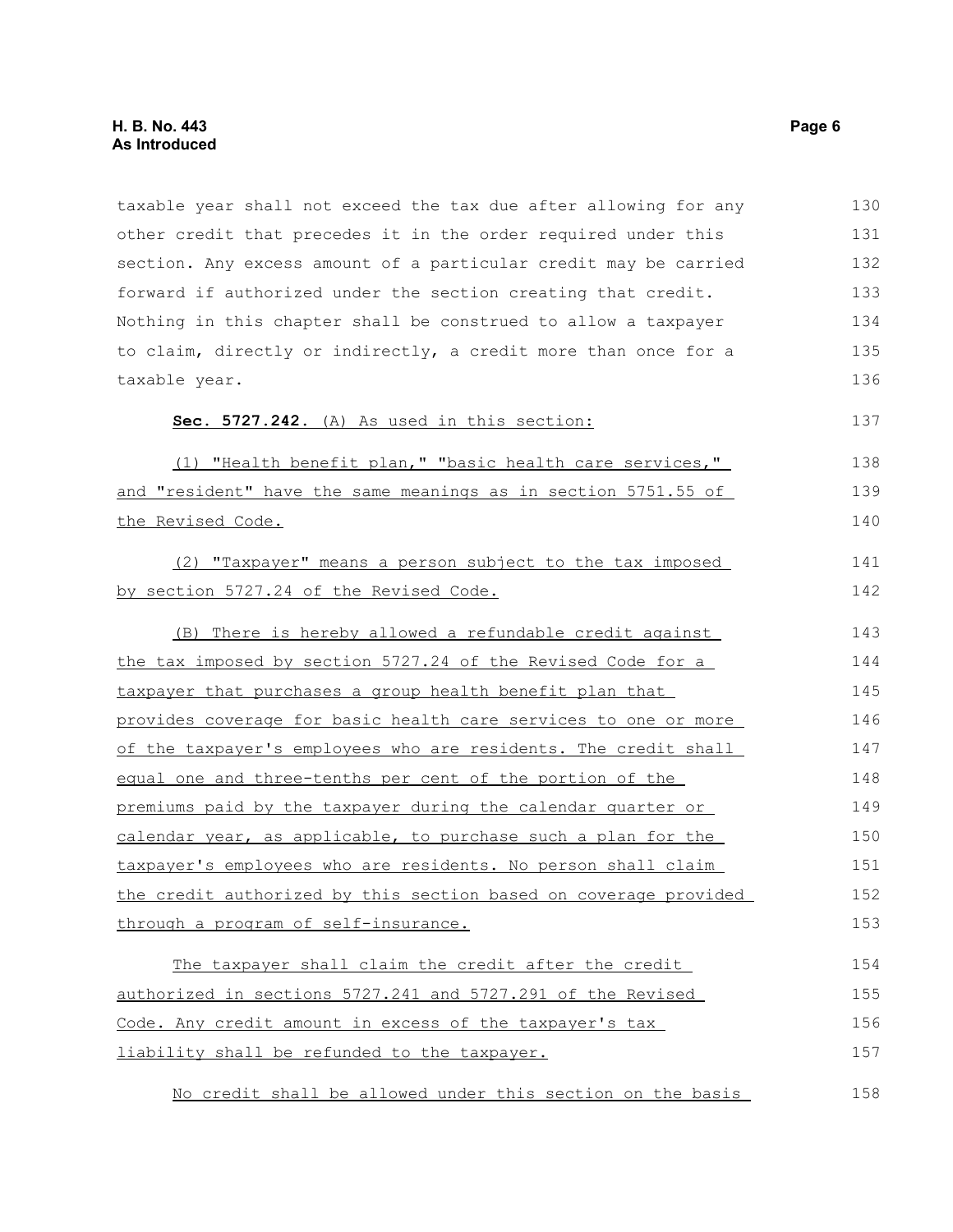| of group health benefit plan premiums if those premiums are the | 159 |
|-----------------------------------------------------------------|-----|
| basis of a credit claimed under section 5725.36, 5726.58,       | 160 |
| 5727.301, 5729.19, 5736.51, 5747.77, or 5751.55 of the Revised  | 161 |
| Code.                                                           | 162 |
| Sec. 5727.301. (A) As used in this section:                     | 163 |
| (1) "Health benefit plan," "basic health care services,"        | 164 |
| and "resident" have the same meanings as in section 5751.55 of  | 165 |
| <u>the Revised Code.</u>                                        | 166 |
| (2) "Taxpayer" means a person subject to the tax imposed        | 167 |
| by section 5727.30 of the Revised Code.                         | 168 |
| (B) There is hereby allowed a refundable credit against         | 169 |
| the tax imposed by section 5727.30 of the Revised Code for a    | 170 |
| taxpayer that purchases a group health benefit plan that        | 171 |
| provides coverage for basic health care services to one or more | 172 |
| of the taxpayer's employees who are residents. The credit shall | 173 |
| equal one and three-tenths per cent of the portion of the       | 174 |
| premiums paid by the taxpayer during the calendar year to       | 175 |
| purchase such a plan for the taxpayer's employees who are       | 176 |
| residents. No person shall claim the credit authorized by this  | 177 |
| section based on coverage provided through a program of self-   | 178 |
| insurance.                                                      | 179 |
| The taxpayer shall claim the credit after the credit            | 180 |
| authorized in section 5727.29 of the Revised Code. Any credit   | 181 |
| amount in excess of the taxpayer's tax liability shall be       | 182 |
| refunded to the taxpayer.                                       | 183 |
| No credit shall be allowed under this section on the basis      | 184 |
| of group health benefit plan premiums if those premiums are the | 185 |
| basis of a credit claimed under section 5725.36, 5726.58,       | 186 |
| 5727.242, 5729.19, 5736.51, 5747.77, or 5751.55 of the Revised  | 187 |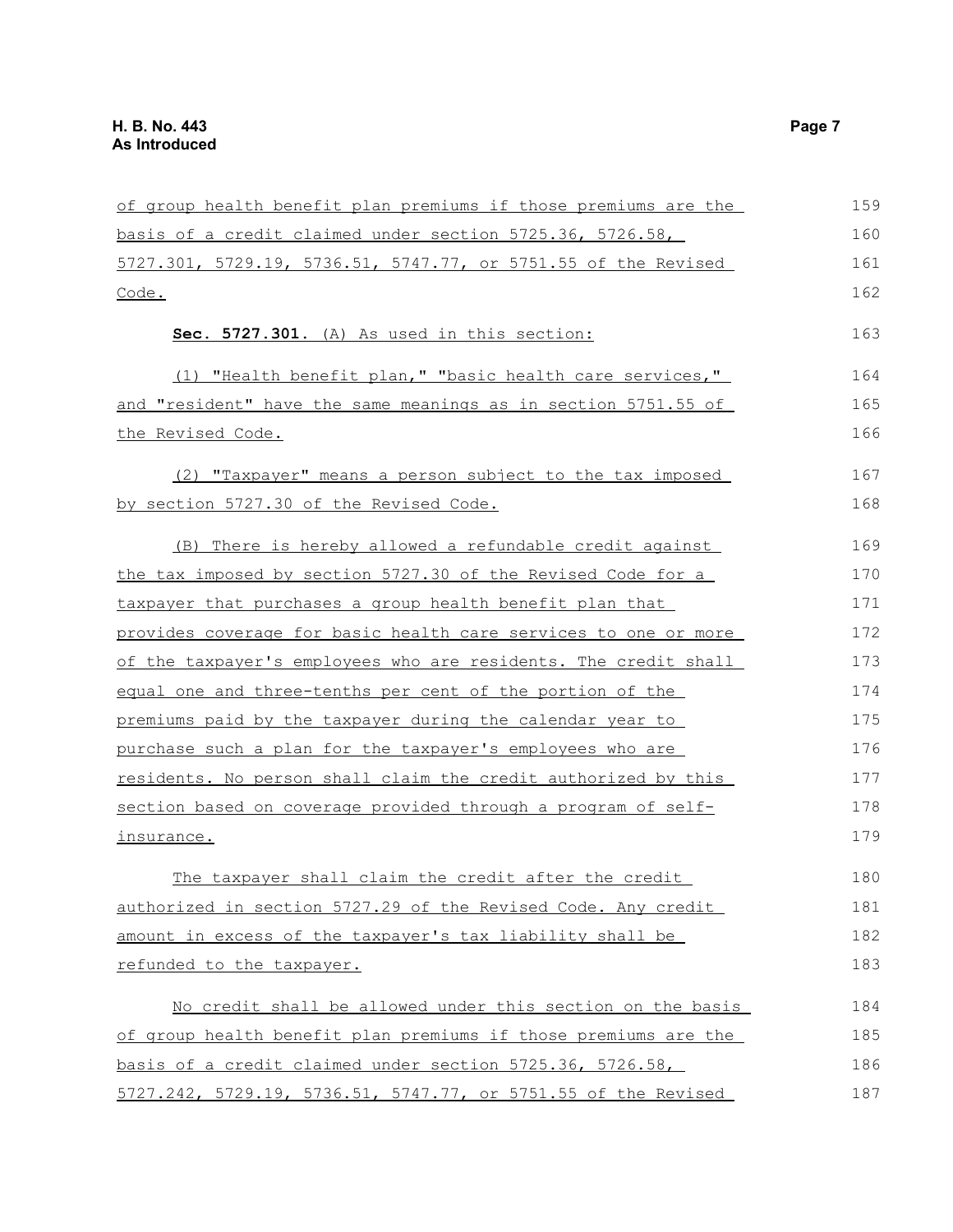Code. **Sec. 5729.19.** (A) As used in this section: (1) "Health benefit plan," "basic health care services," and "resident" have the same meanings as in section 5751.55 of the Revised Code. (2) "Taxpayer" means a foreign insurance company subject to the tax imposed by section 5729.03 of the Revised Code. (B) There is allowed a refundable credit against the tax imposed by section 5729.03 of the Revised Code for a taxpayer that purchases a group health benefit plan that provides coverage for basic health care services to one or more of the taxpayer's employees who are residents. The credit shall equal one and three-tenths per cent of the portion of the premiums paid by the taxpayer during the calendar year to purchase such a plan for the taxpayer's employees who are residents. No person shall claim the credit authorized by this section based on coverage provided through a program of self-insurance. The credit shall be claimed in the order required under section 5729.98 of the Revised Code. If the credit amount exceeds the tax otherwise due under section 5729.03 of the Revised Code after deducting all other credits in that order, the excess shall be refunded to the taxpayer. No credit shall be allowed under this section on the basis of group health benefit plan premiums if those premiums are the basis of a credit claimed under section 5725.36, 5726.58, 5727.242, 5727.301, 5736.51, 5747.77, or 5751.55 of the Revised Code. **Sec. 5729.98.** (A) To provide a uniform procedure for 188 189 190 191 192 193 194 195 196 197 198 199 200 201 202 203 204 205 206 207 208 209 210 211 212 213 214 215

calculating the amount of tax due under this chapter, a taxpayer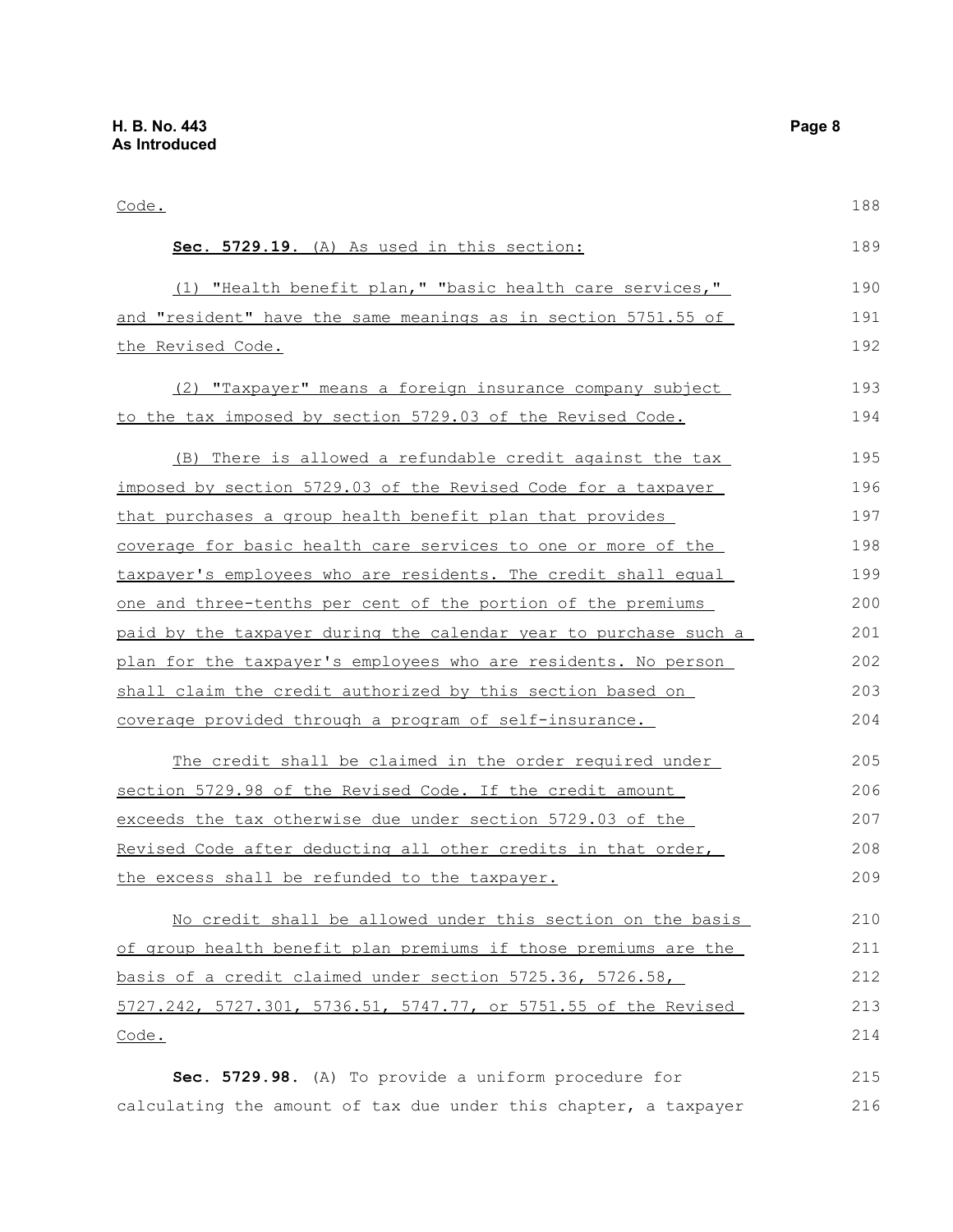| shall claim any credits and offsets against tax liability to       | 217 |
|--------------------------------------------------------------------|-----|
| which it is entitled in the following order:                       | 218 |
| The credit for an insurance company or insurance company           | 219 |
| group under section 5729.031 of the Revised Code;                  | 220 |
| The credit for eligible employee training costs under              | 221 |
| section 5729.07 of the Revised Code;                               | 222 |
| The credit for purchases of qualified low-income community         | 223 |
| investments under section 5729.16 of the Revised Code;             | 224 |
| The nonrefundable job retention credit under division (B)          | 225 |
| of section 122.171 of the Revised Code;                            | 226 |
| The nonrefundable credit for investments in rural business         | 227 |
| growth funds under section 122.152 of the Revised Code;            | 228 |
| The nonrefundable credit for contributing capital to a             | 229 |
| transformational mixed use development project under section       | 230 |
| 5729.18 of the Revised Code;                                       | 231 |
| The offset of assessments by the Ohio life and health              | 232 |
| insurance quaranty association against tax liability permitted     | 233 |
| by section 3956.20 of the Revised Code;                            | 234 |
| The refundable credit for rehabilitating a historic                | 235 |
| building under section 5729.17 of the Revised Code;                | 236 |
| The refundable credit for Ohio job retention under former          | 237 |
| division (B)(2) or (3) of section $122.171$ of the Revised Code as | 238 |
| those divisions existed before September 29, 2015, the effective   | 239 |
| date of the amendment of this section by H.B. 64 of the 131st      | 240 |
| general assembly;                                                  | 241 |
| The refundable credit for Ohio job creation under section          | 242 |
| 5729.032 of the Revised Code;                                      | 243 |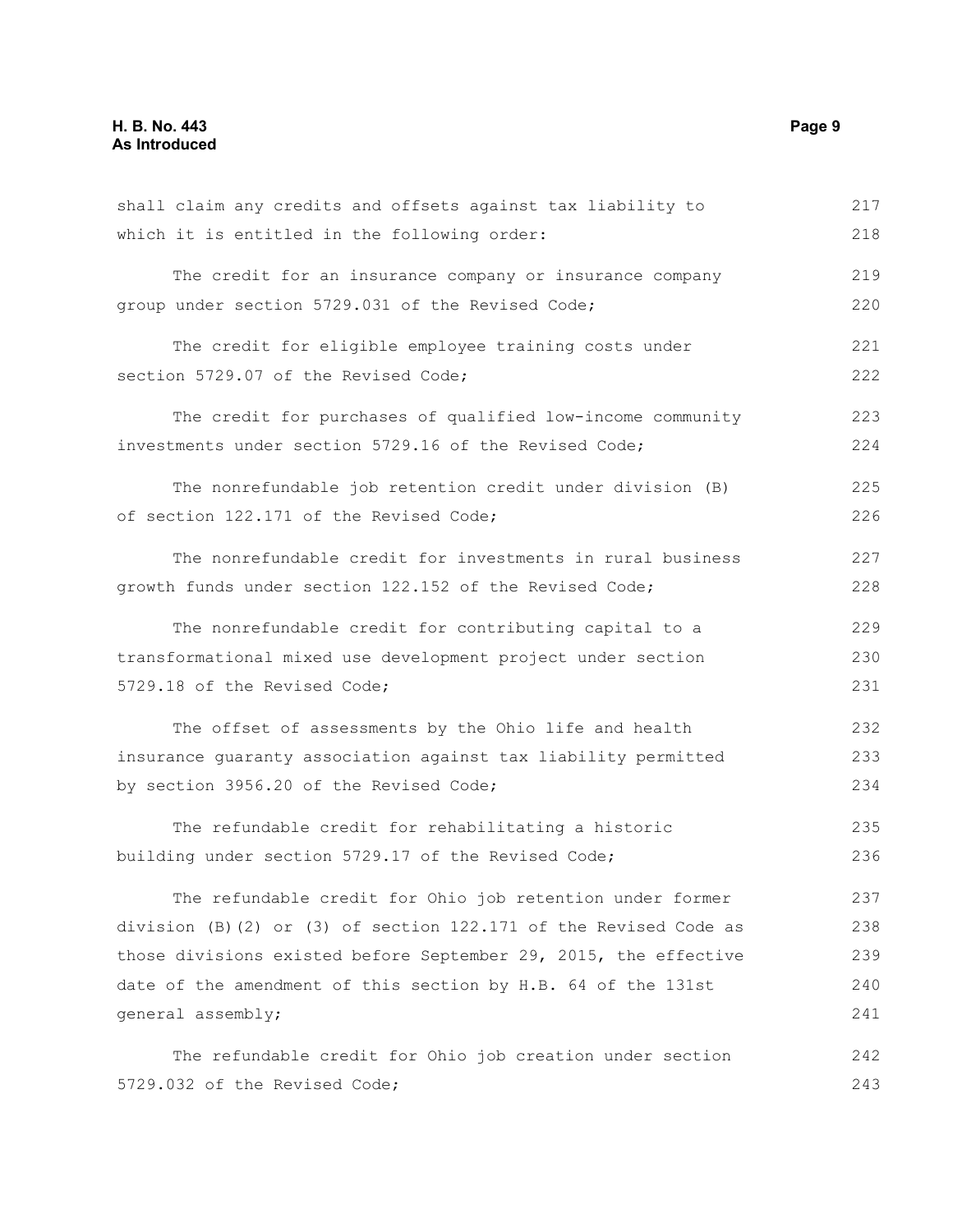#### **H. B. No. 443 Page 10 As Introduced**

The refundable credit under section 5729.08 of the Revised Code for losses on loans made under the Ohio venture capital program under sections 150.01 to 150.10 of the Revised Code; 244 245 246

|                                                     |  |  |  | The refundable credit for employer health benefit plan |  | 247 |
|-----------------------------------------------------|--|--|--|--------------------------------------------------------|--|-----|
| premiums under section 5729.19 of the Revised Code. |  |  |  |                                                        |  | 248 |

(B) For any credit except the refundable credits enumerated in this section, the amount of the credit for a taxable year shall not exceed the tax due after allowing for any other credit that precedes it in the order required under this section. Any excess amount of a particular credit may be carried forward if authorized under the section creating that credit. Nothing in this chapter shall be construed to allow a taxpayer to claim, directly or indirectly, a credit more than once for a taxable year. 249 250 251 252 253 254 255 256 257

|                                                              | Sec. 5736.51. (A) As used in this section, "health benefit |  |  | 258 |
|--------------------------------------------------------------|------------------------------------------------------------|--|--|-----|
| plan," "basic health care services," and "resident" have the |                                                            |  |  | 259 |
| same meanings as in section 5751.55 of the Revised Code.     |                                                            |  |  | 260 |

(B) There is allowed a refundable credit against the tax imposed by this chapter for a taxpayer that purchases a group health benefit plan that provides coverage for basic health care services to one or more of the taxpayer's employees who are residents. The credit shall equal one and three-tenths per cent of the portion of the premiums paid by the taxpayer during the tax period to purchase such a plan for the taxpayer's employees who are residents. No person shall claim the credit authorized by this section based on coverage provided through a program of self-insurance. 261 262 263 264 265 266 267 268 269 270

The taxpayer shall claim the credit after any credits allowed under section 5736.50 of the Revised Code. Any credit 271 272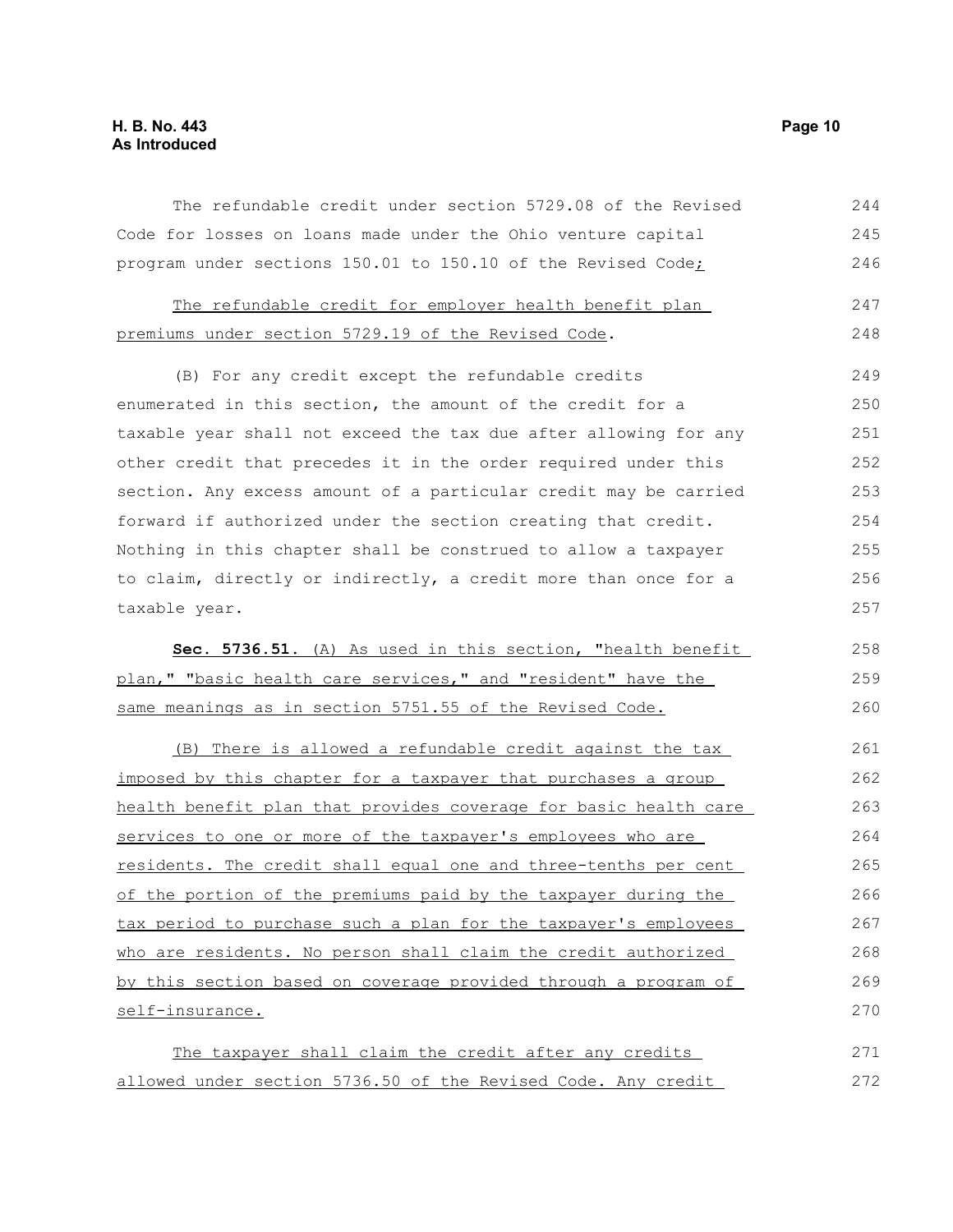credit.

| amount in excess of the taxpayer's tax liability shall be        | 273 |
|------------------------------------------------------------------|-----|
| refunded to the taxpayer.                                        | 274 |
| No credit shall be allowed under this section on the basis       | 275 |
| of group health benefit plan premiums if those premiums are the  | 276 |
| basis of a credit claimed under section 5725.36, 5726.58,        | 277 |
| 5727.242, 5727.301, 5729.19, 5747.77, or 5751.55 of the Revised  | 278 |
| Code.                                                            | 279 |
| Sec. 5747.77. (A) As used in this section, "health benefit       | 280 |
| plan" and "basic health care services" have the same meanings as | 281 |
| in section 5751.55 of the Revised Code.                          | 282 |
| (B) There is allowed a refundable credit against the             | 283 |
| taxpayer's aggregate tax liability under section 5747.02 of the  | 284 |
| Revised Code for a taxpayer that purchases a group health        | 285 |
| benefit plan that provides coverage for basic health care        | 286 |
| services to one or more of the taxpayer's employees who are      | 287 |
| residents. The credit shall equal one and three-tenths per cent  | 288 |
| of the portion of the premiums paid by the taxpayer during the   | 289 |
| taxable year to purchase such a plan for the taxpayer's          | 290 |
| employees who are residents. No person shall claim the credit    | 291 |
| authorized by this section based on coverage provided through a  | 292 |
| program of self-insurance.                                       | 293 |
| The credit shall be claimed in the order required under          | 294 |
| section 5747.98 of the Revised Code. If the credit amount        | 295 |
| exceeds the tax otherwise due under section 5747.02 of the       | 296 |
| Revised Code after deducting all other credits in that order,    | 297 |
| the excess shall be refunded to the taxpayer. Nothing in this    | 298 |
| section limits or disallows pass-through treatment of the        | 299 |

No credit shall be allowed under this section on the basis

300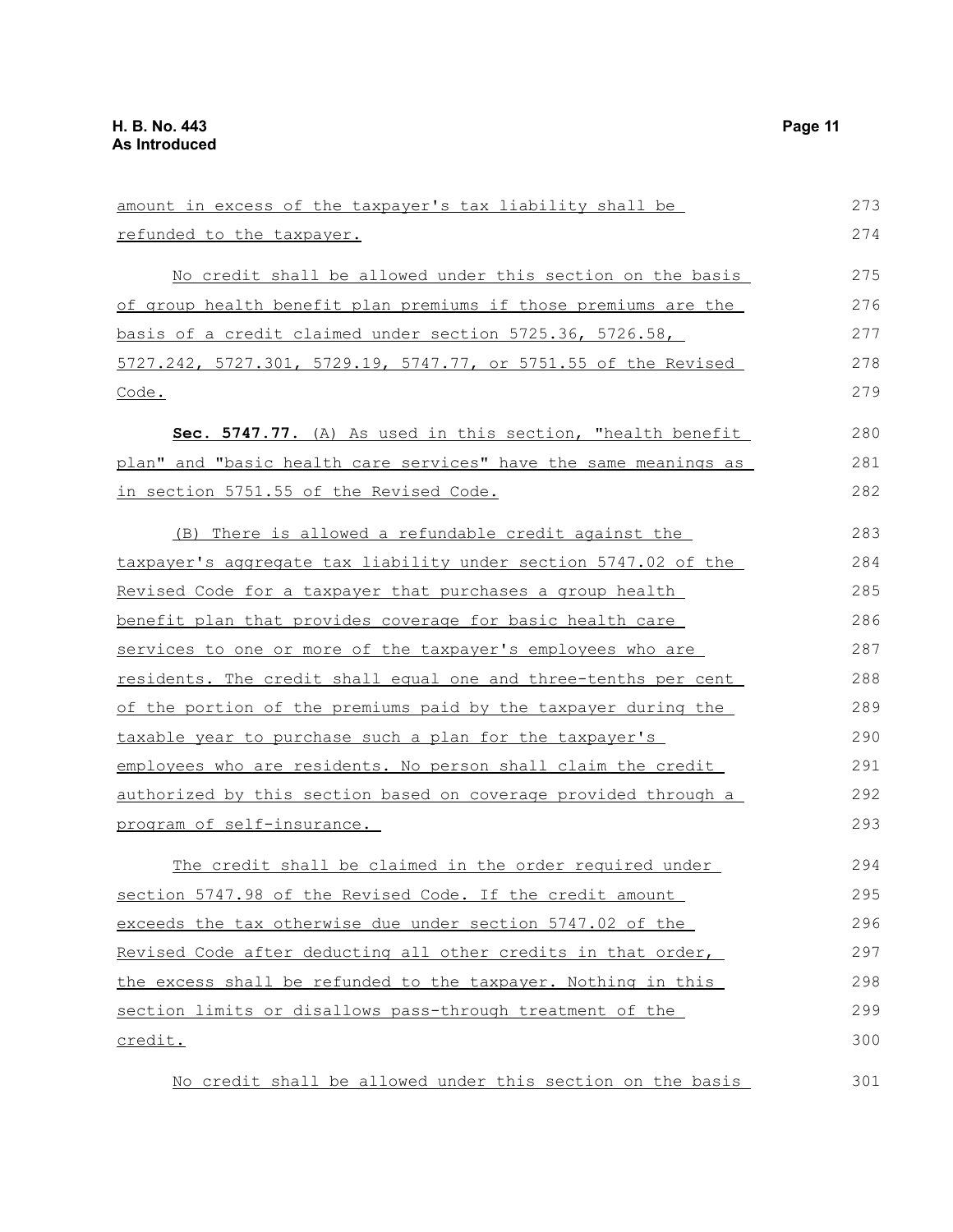| of group health benefit plan premiums if those premiums are the | 302 |
|-----------------------------------------------------------------|-----|
| basis of a credit claimed under section 5725.36, 5726.58,       | 303 |
| 5727.242, 5727.301, 5729.19, 5736.51, or 5751.55 of the Revised | 304 |
| Code.                                                           | 305 |
| Sec. 5747.98. (A) To provide a uniform procedure for            | 306 |
| calculating a taxpayer's aggregate tax liability under section  | 307 |
| 5747.02 of the Revised Code, a taxpayer shall claim any credits | 308 |
| to which the taxpayer is entitled in the following order:       | 309 |
| Either the retirement income credit under division (B) of       | 310 |
| section 5747.055 of the Revised Code or the lump sum retirement | 311 |
| income credits under divisions (C), (D), and (E) of that        | 312 |
| section;                                                        | 313 |
| Either the senior citizen credit under division (F) of          | 314 |
| section 5747.055 of the Revised Code or the lump sum            | 315 |
| distribution credit under division (G) of that section;         | 316 |
| The dependent care credit under section 5747.054 of the         | 317 |
| Revised Code;                                                   | 318 |
| The credit for displaced workers who pay for job training       | 319 |
| under section 5747.27 of the Revised Code;                      | 320 |
| The campaign contribution credit under section 5747.29 of       | 321 |
| the Revised Code;                                               | 322 |
| The twenty-dollar personal exemption credit under section       | 323 |
| 5747.022 of the Revised Code;                                   | 324 |
| The joint filing credit under division (G) of section           | 325 |
| 5747.05 of the Revised Code;                                    | 326 |
| The earned income credit under section 5747.71 of the           | 327 |
| Revised Code;                                                   | 328 |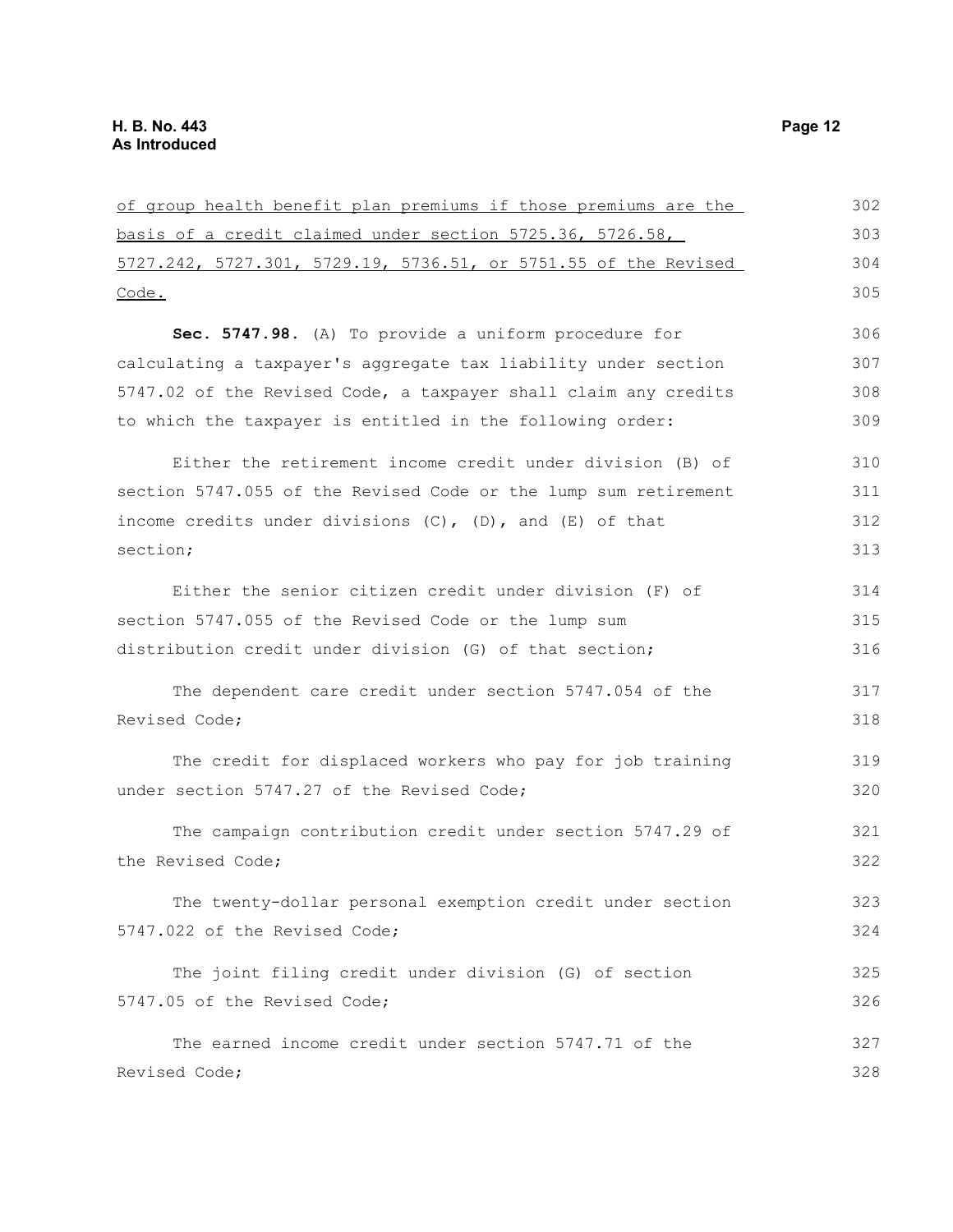| The nonrefundable credit for education expenses under       | 329 |
|-------------------------------------------------------------|-----|
| section 5747.72 of the Revised Code;                        | 330 |
| The nonrefundable credit for donations to scholarship       | 331 |
| granting organizations under section 5747.73 of the Revised | 332 |
| Code;                                                       | 333 |
| The nonrefundable credit for tuition paid to a              | 334 |
| nonchartered nonpublic school under section 5747.75 of the  | 335 |
| Revised Code;                                               | 336 |
| The credit for adoption of a minor child under section      | 337 |
| 5747.37 of the Revised Code;                                | 338 |
| The nonrefundable job retention credit under division (B)   | 339 |
| of section 5747.058 of the Revised Code;                    | 340 |
| The enterprise zone credit under section 5709.66 of the     | 341 |
| Revised Code;                                               | 342 |
|                                                             |     |

The credit for purchases of qualifying grape production property under section 5747.28 of the Revised Code; 343 344

The small business investment credit under section 5747.81 of the Revised Code; 345 346

The nonrefundable lead abatement credit under section 5747.26 of the Revised Code; 347 348

The opportunity zone investment credit under section 122.84 of the Revised Code;

The enterprise zone credits under section 5709.65 of the Revised Code; 351 352

The research and development credit under section 5747.331 of the Revised Code; 353 354

The credit for rehabilitating a historic building under 355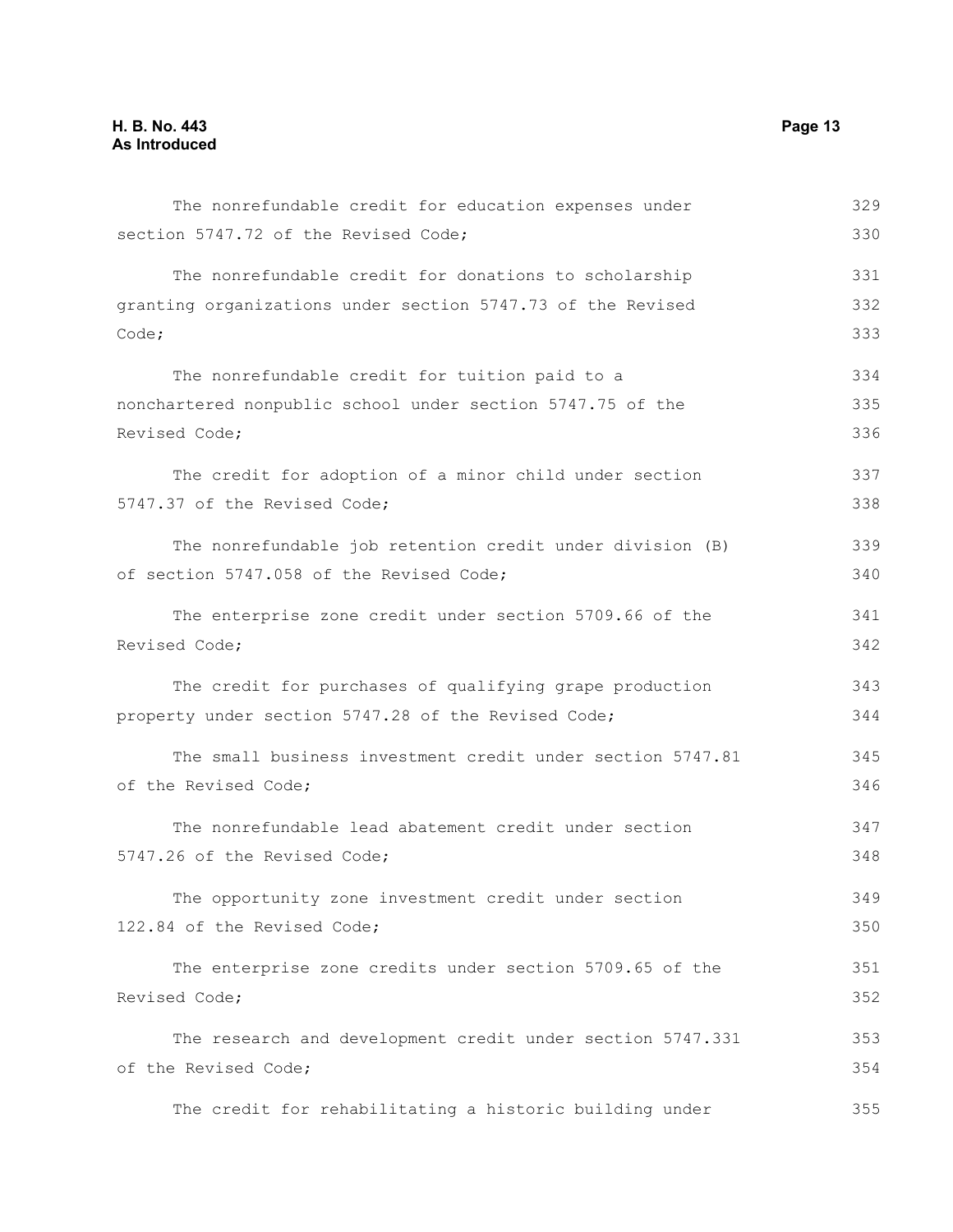| section 5747.76 of the Revised Code;                             | 356 |
|------------------------------------------------------------------|-----|
| The nonresident credit under division (A) of section             | 357 |
| 5747.05 of the Revised Code;                                     | 358 |
| The credit for a resident's out-of-state income under            | 359 |
| division (B) of section 5747.05 of the Revised Code;             | 360 |
| The refundable motion picture and broadway theatrical            | 361 |
| production credit under section 5747.66 of the Revised Code;     | 362 |
| The refundable jobs creation credit or job retention             | 363 |
| credit under division (A) of section 5747.058 of the Revised     | 364 |
| Code;                                                            | 365 |
| The refundable credit for taxes paid by a qualifying             | 366 |
| entity granted under section 5747.059 of the Revised Code;       | 367 |
| The refundable credits for taxes paid by a qualifying            | 368 |
| pass-through entity granted under division (I) of section        | 369 |
| 5747.08 of the Revised Code;                                     | 370 |
| The refundable credit under section 5747.80 of the Revised       | 371 |
| Code for losses on loans made to the Ohio venture capital        | 372 |
| program under sections 150.01 to 150.10 of the Revised Code;     | 373 |
| The refundable credit for rehabilitating a historic              | 374 |
| building under section 5747.76 of the Revised Code;              | 375 |
| The refundable credit for employer health benefit plan           | 376 |
| premiums under section 5747.77 of the Revised Code.              | 377 |
| (B) For any credit, except the refundable credits                | 378 |
| enumerated in this section and the credit granted under division | 379 |
| (H) of section 5747.08 of the Revised Code, the amount of the    | 380 |
| credit for a taxable year shall not exceed the taxpayer's        | 381 |
| aggregate amount of tax due under section 5747.02 of the Revised | 382 |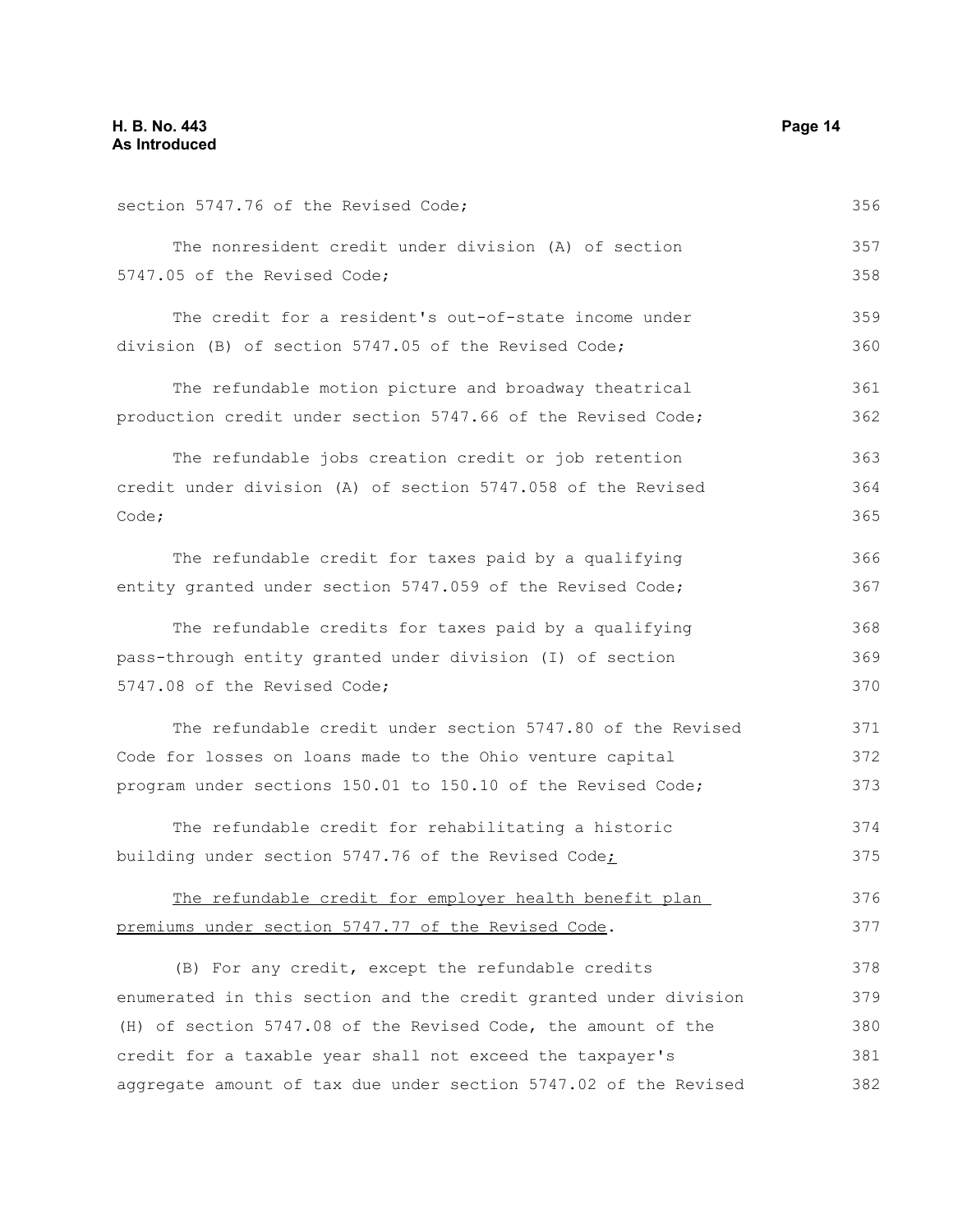Code, after allowing for any other credit that precedes it in the order required under this section. Any excess amount of a particular credit may be carried forward if authorized under the section creating that credit. Nothing in this chapter shall be construed to allow a taxpayer to claim, directly or indirectly, a credit more than once for a taxable year. 383 384 385 386 387 388

 **Sec. 5751.55.** (A) As used in this section, "health benefit plan" has the same meaning as in section 3922.01 of the Revised Code, "basic health care services" has the same meaning as in section 1751.01 of the Revised Code, and "resident" has the same meaning as in section 5747.01 of the Revised Code. 389 390 391 392 393

(B) There is allowed a refundable credit against the tax imposed by section 5751.02 of the Revised Code for a taxpayer that purchases a group health benefit plan that provides coverage for basic health care services to one or more of the taxpayer's employees who are residents . The credit shall equal one and three-tenths per cent of the portion of the premiums paid by the taxpayer during the tax period to purchase such a plan for the taxpayer's employees who are residents. No person shall claim the credit authorized by this section based on coverage provided through a program of self-insurance. 394 395 396 397 398 399 400 401 402 403

The credit shall be claimed in the order required under section 5751.98 of the Revised Code. If the credit amount exceeds the tax otherwise due under section 5751.02 of the Revised Code after deducting all other credits in that order, the excess shall be refunded to the taxpayer. 404 405 406 407 408

A person that is not required to register with the tax commissioner under section 5751.04 of the Revised Code and pay the tax under this chapter may not claim the credit authorized by this section. 409 410 411 412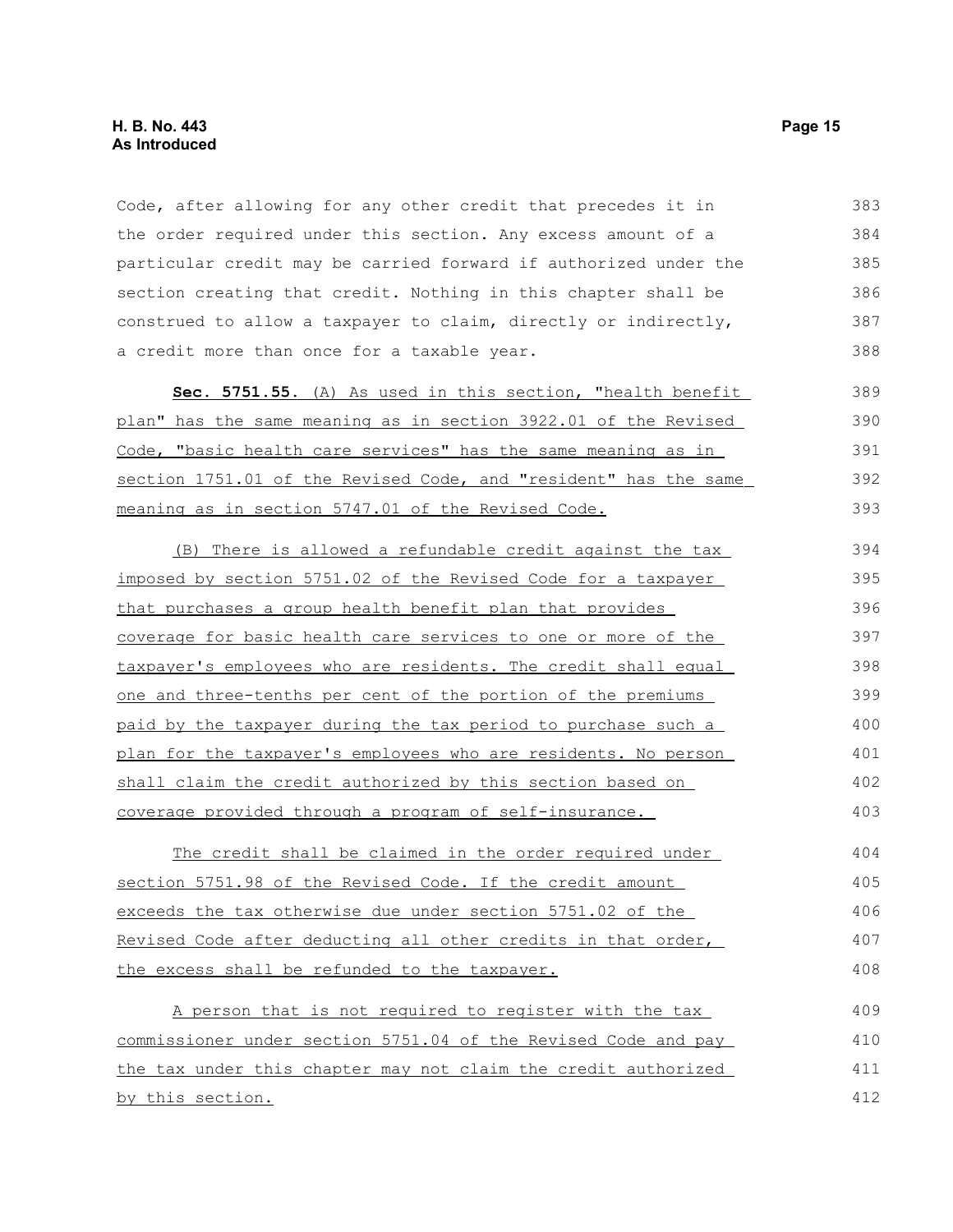| (C) No credit shall be allowed under this section on the         | 413 |
|------------------------------------------------------------------|-----|
| basis of group health benefit plan premiums if those premiums    | 414 |
| are the basis of a credit claimed under section 5725.36,         | 415 |
| 5726.58, 5727.242, 5727.301, 5729.19, 5736.51, or 5747.77 of the | 416 |
| Revised Code.                                                    | 417 |
| Sec. 5751.98. (A) To provide a uniform procedure for             | 418 |
| calculating the amount of tax due under this chapter, a taxpayer | 419 |
| shall claim any credits to which it is entitled in the following | 420 |
| order:                                                           | 421 |
| The nonrefundable jobs retention credit under division (B)       | 422 |
| of section 5751.50 of the Revised Code;                          | 423 |
| The nonrefundable credit for qualified research expenses         | 424 |
| under division (B) of section 5751.51 of the Revised Code;       | 425 |
| The nonrefundable credit for a borrower's qualified              | 426 |
| research and development loan payments under division (B) of     | 427 |
| section 5751.52 of the Revised Code;                             | 428 |
| The nonrefundable credit for calendar years 2010 to 2029         | 429 |
| for unused net operating losses under division (B) of section    | 430 |
| 5751.53 of the Revised Code;                                     | 431 |
| The refundable motion picture and broadway theatrical            | 432 |
| production credit under section 5751.54 of the Revised Code;     | 433 |
| The refundable jobs creation credit or job retention             | 434 |
| credit under division (A) of section 5751.50 of the Revised      | 435 |
| Code;                                                            | 436 |
| The refundable credit for calendar year 2030 for unused          | 437 |
| net operating losses under division (C) of section 5751.53 of    | 438 |
| the Revised Code <sub>i</sub>                                    | 439 |
| The refundable credit for employer health benefit plan           | 440 |